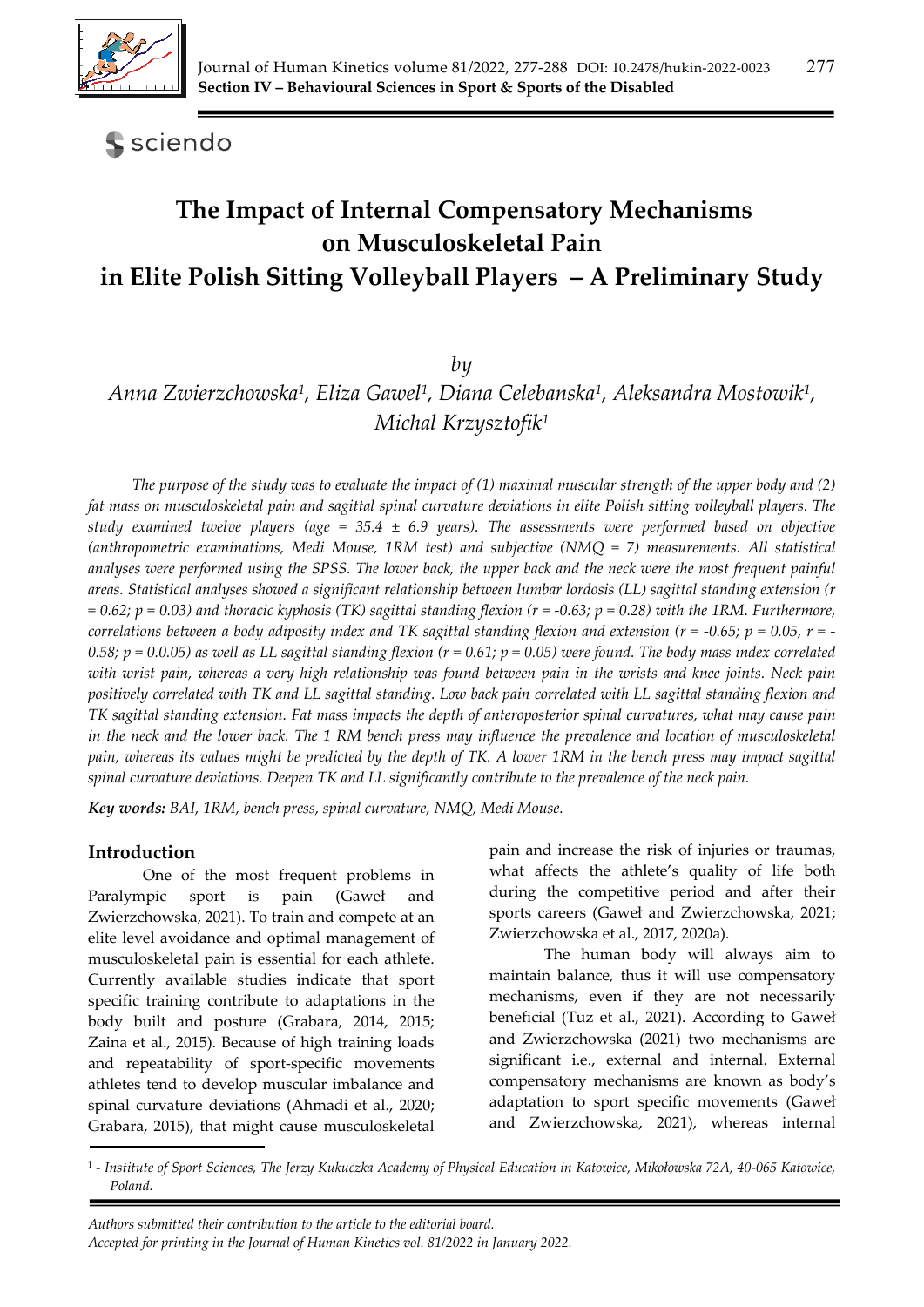compensatory mechanisms are defined as selfactivating changes in the musculoskeletal system which are interdependent mostly with biomechanical factors, muscular strength and body composition (Brandt and Huang, 2019; Elsayed et al., 2018; Gaweł and Zwierzchowska, 2021; Hendershot and Nussbaum, 2013). The aforementioned mechanisms are essential to keep the sagittal balance of the spine, however, simultaneously they disturb intrinsic body biomechanics (Xia et al., 2021).

 As reported by Hendershot and Nussbaum (2013) and Brandt and Huang (2019), within different types of motor disabilities, lower limb amputations seem to be the impairment that significantly impacts human biomechanics. Furthermore, Zwierzchowska et al. (2020) found a relationship between the level and distribution of fat mass and spinal curvature deviations. As it was found, an inappropriate level of body fat mass (estimated by the body adiposity index (BAI)) has a negative influence on anteroposterior spinal curvatures, mainly by deepening the lumbar lordosis which contributes to low back pain (LBP) (Zwierzchowska and Tuz, 2018; Zwierzchowska et al., 2020b). To assess the level of fat mass, the body mass index (BMI) is usually used, however, it has been shown that the BAI is a more reliable marker, especially for people with disabilities (Zwierzchowska et al., 2013, 2020b, 2021).

 According to Elsayed et al. (2018) muscular strength contributes to sagittal spine balance. Therefore, as para-athletes cannot impact their genetic predispositions (Suchomel et al., 2016) and physiological limits, the level of muscular strength may be a crucial factor impacting physiological adaptations and activations of compensatory mechanisms, especially internal ones. It can be easily assesed by the one repetition maximum (1RM) test, which is considered the gold standard for evaluating muscle strength under non-laboratory conditions. It is accepted as the maximal weight which can be lifted in a single motion with use of an appropriate technique (Wilk et al., 2020).

Because of the high prevalence of musculoskeletal pain in para-athletes, there are several theories and hypotheses concerning the factors that may contribute to pain, nevertheless, this issue is still unsolved. Thus, it seems justified to indicate fat mass and muscular strength as factors that may impact the prevalence of musculoskeletal pain and spinal curvature adaptations in para-athletes.

Therefore, the purpose of this study was to evaluate the impact of (1) maximal muscular strength of the upper body and (2) fat mass on the prevalence and location of musculoskeletal pain and sagittal spinal curvature deviations in elite Polish sitting volleyball players. We hypothesized that (1) maximal strength of the upper body and body fat mass impacted anteroposterior spinal curvatures, (2) the prevalence of musculoskeletal pain influenced the 1RM in the bench press, (3) pain in the upper limbs was associated with the level of visceral fat mass.

## **Methods**

#### *Participants*

 The study included twelve elite sitting volleyball players from the Polish national team. The inclusion criteria were (a) at least minimal disability (MD) according to the Word ParaVolley classification, (b) no neuromuscular or musculoskeletal disorders, and (c) minimum twoyear experience in strength training. Table 1 provides a detailed description of participants.

Calculating the BMI requires the use of accurate internal variables of the body segments (Durkin and Dowling, 2003). Because of limb deficiency reported in the majority of participants, a standard BMI formula (Zwierzchowska et al., 2014) could not be used, and therefore, the calculations were made based on the Browni-Fisher rate (Bober and Zawadzki, 2003) and the body adiposity index (BAI) which was calculated using the formula: (BAI = hip circumference  $[cm]/(body$  height  $[m]/1.5)$  –18) The proportion of total body weight assigned to different body segments was as follows: hand (1%), forearm (2%), arm (3%), head (7%), trunk (43%), thigh (12%), shank (5%), and foot (2%) (Bober and Zawadzki, 2003).

The amputee group used prostheses (n = 5) or orthopedic crutches  $(n = 1)$  in the activities of daily living and locomotion. Only one athlete had a bilateral amputation above the knees and used a wheelchair in everyday life. The athletes from the Les Autres group used prostheses (n = 2), orthopedic crutches  $(n = 1)$  and no supportive equipment  $(n = 2)$ .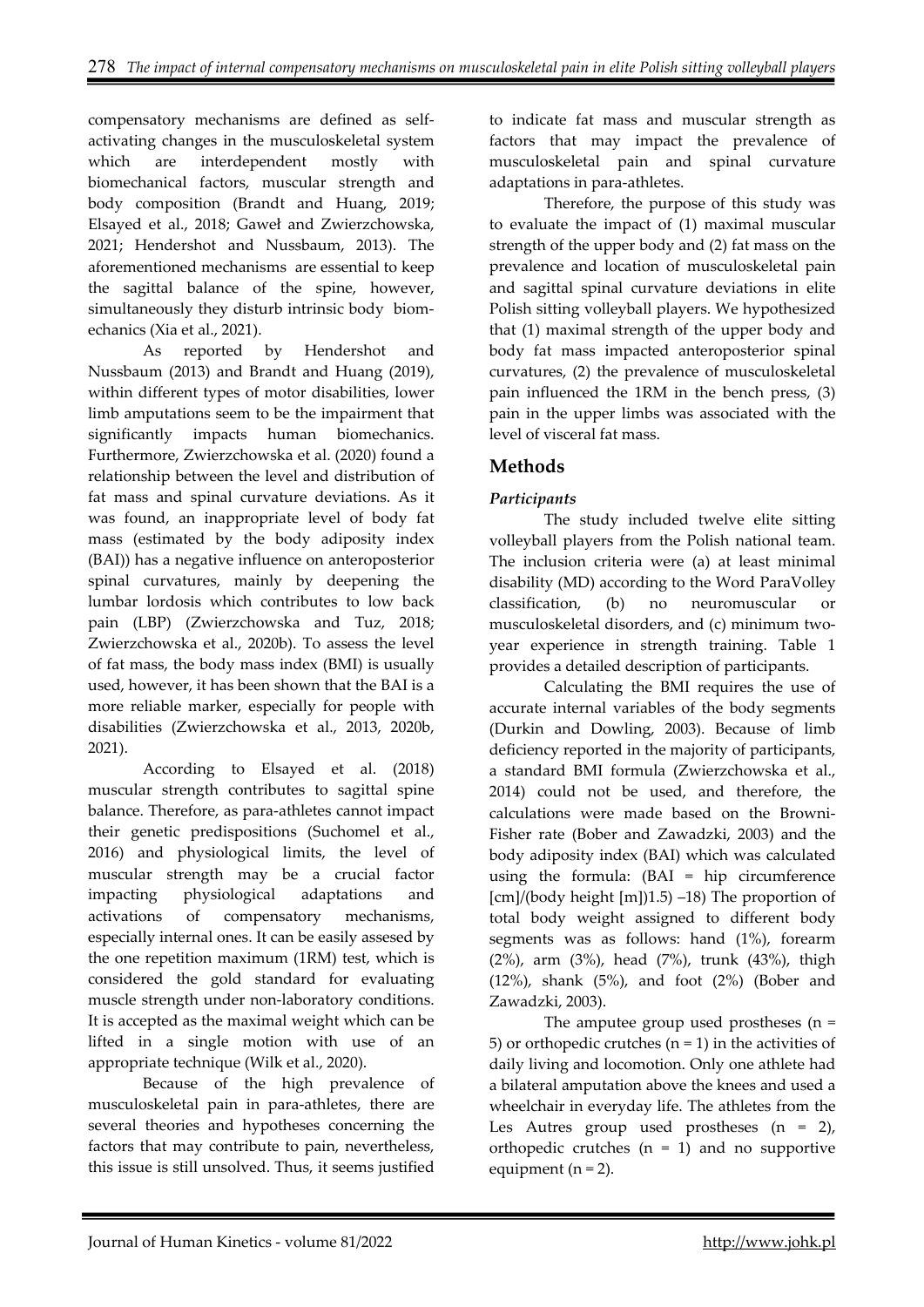The measurements were carried out during a five-day national team training camp at the Academy of Physical Education in Katowice, Poland. Participants were informed about the advantages and disadvantages of the study and provided written informed consent. The research protocol was approved by the Bioethics Committee for Scientific Research at the Academy of Physical Education in Katowice, Poland (No. 9/2012) and met the ethical standards of the Declaration of Helsinki, 2013. Moreover, participants were allowed to withdraw from the experiment at any moment. Furthermore, they were instructed not to perform resistance exercises within 72 hours of testing as well as to maintain their normal dietary and sleeping habits for 24 hours before the study.

#### *Measurements*

 A direct-participatory systematic observation method was used in the study. Athletes arrived at the laboratory in the morning  $(8 - 11 \text{ a.m.})$ . To assess the current prevalence and location of musculoskeletal pain the Nordic Musculoskeletal Questionnaire from the last seven days (NMQ = 7) (Kuorinka et al., 1987) was employed. It included nine following body parts: the neck, shoulders, the upper back, elbows, wrists, the lower back, hips/thighs, knees, and ankles/feet. Before completing the questionnaire, athletes were instructed not to report phantom pain because of psychological factors that frequently contribute to this phenomenon (Fuchs et al., 2018). Next, anthropometric and spinal curvature measurements were taken and then maximal strength assessment was performed. *Anthropometric measurements* 

Body height (BH) was measured with a wall-mounted stadiometer with a centimeter scale, including the wheelchair user who was able to stand on amputation stumps. A chair weight (Figure 1) was used to evaluate body mass (BM). The circumferences of hips (HC) and waist (WC) were measured with the use of an anthropometric tape on bare skin, in a lying position and according to the recommended anthropometric techniques, i.e., HC – around the greatest convexity of the gluteal muscles below the iliac ala, WC – at the midpoint between the superior iliac crest and the lowest rib (Zwierzchowska et al., 2014). The assessment of fat mass was performed with a Tanita Viscan AB-140

Abdominal Fat Analyzer (Figure 2) which is known to be a golden standard for individuals who cannot stand in the upright position and has 95% sensitivity and reliability (Zwierzchowska et al., 2014).

#### *Spinal curvature measurements*

 To evaluate spinal curvatures a noninvasive method Medi Mouse (Idiag M360) was used (Figure 3). Before the examinations, all procedures were demonstrated and explained by the same two specialists who performed the measurements. It should be mentioned that the Medi Mouse ensures reproducibility even if two different researchers conduct the examinations.

 According to the Medi Mouse's algorithm, the measurements were performed in a standing position, which simultaneously was the habitual position for the studied athletes (only one athlete used a wheelchair in everyday life, nevertheless, he was able to stand on amputation stumps). The examinations were conducted in three different trunk positions, i.e., sagittal standing (arms in the habitual position), sagittal standing flexion (arms in a free stance), and extension (arms crossed on the shoulders, elbows up). The measurement started with placing the Medi Mouse at the C<sub>7</sub> level. Next, the device was moved with constant speed up to the S<sub>5</sub> level. All measurements were automatically recorded on a computer with Idiag M360 software, which provided the data of (1) the current depth of thoracic and lumbar curvatures, (2) the proper physiological values of the aforementioned curvatures, based on the values obtained from an able-bodied population similar in gender, age, BH and BM, (3) the differences between the current and proper physiological values of thoracic and lumbar curvatures, (4) the type of sagittal spinal curvature deviation, i.e., thoracic hyper/hypo kyphosis, lumbar hyper/hypo lordosis.

#### *Muscular strength measurements*

Maximal muscular strength was assessed by the 1RM test in the bench press exercise. Athletes performed a general warm-up including 5 min of the upper body work on an ergometer (Keiser M3i Total Body Trainer, Keiser Corporation, Fresno CA, USA) at 70W resistance, 10 trunk rotations (2 circuits) and 10 arm swings (internal, external, lateral). Thereafter, athletes performed 15, 10, 5 bench press repetitions at 20%, 40% and 60% of the estimated 1RM. The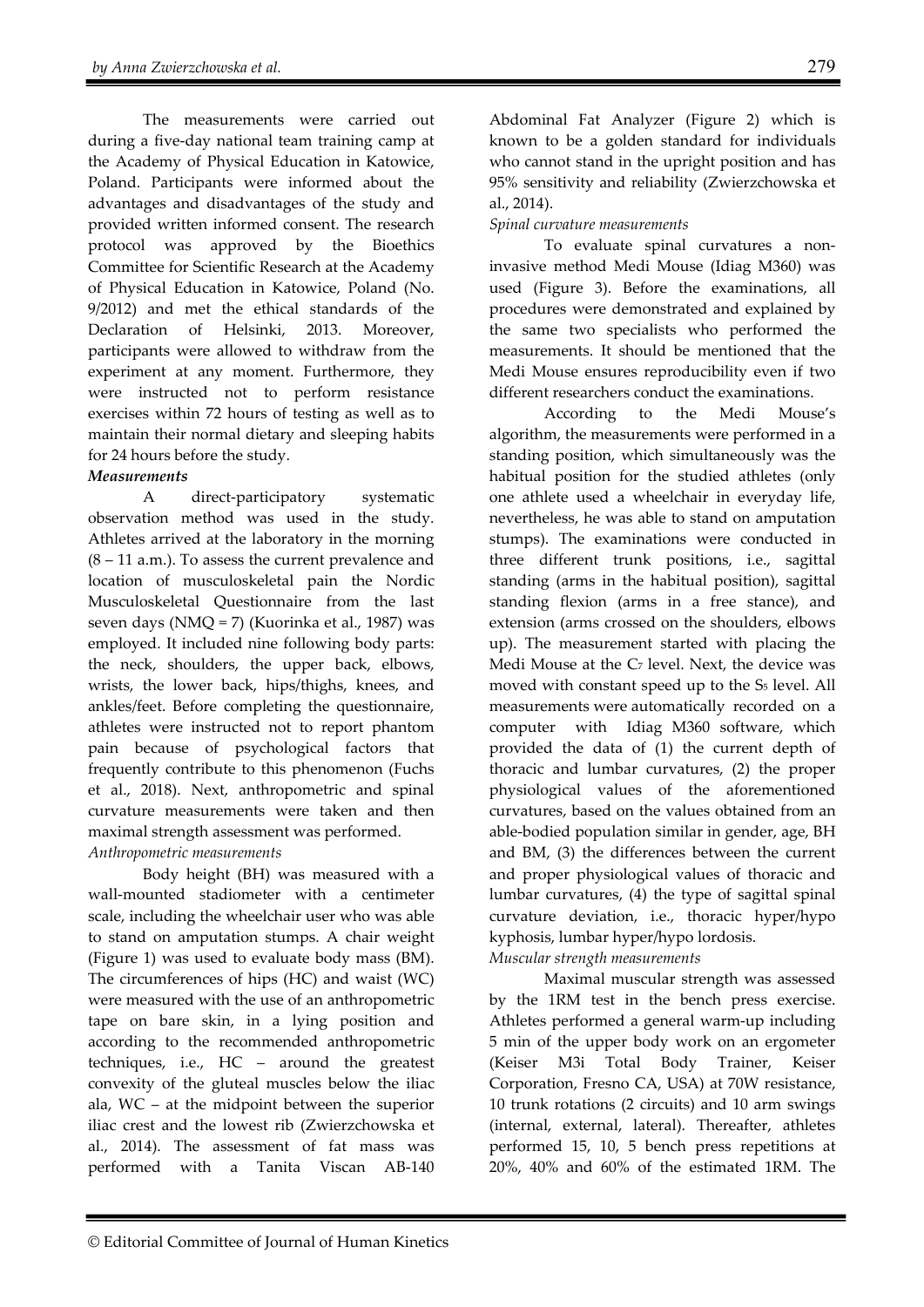evaluation of maximal strength started at 80% of the estimated 1RM. If the athlete lifted the load, 2.5-10 kg was added to the barbell until the 1RM was reached.

#### *Statistical Analysis*

All statistical analyses were performed using the SPSS (version 25.0; IBM, Inc., Chicago, IL, USA). Data are presented as means and standard deviations (SD) with 95% confidence intervals. The normality of the data was confirmed by the Shapiro–Wilk test. Spearman's rank-order correlation was used to determine the relationship between all measured variables followed by stepwise forward regression. For regression analyses, NMQ-7 results, spinal curvatures and anthropometric values were set as independent variables (predictors) and the 1RM, the percentage of fat mass and visceral fat mass as dependent variables. The common variance between variables was described with the coefficient of determination  $(R^2)$ . Correlations were evaluated as follows: trivial  $(0.0 - 0.09)$ , small (0.10 – 0.29), moderate (0.30 – 0.49), large  $(0.50 - 0.69)$ , very large  $(0.70 - 0.89)$ , nearly perfect (0.90 – 0.99), and perfect (1.0). The level of significance for the correlation and regression analysis was set at *p* < 0.05.

## **Results**

Table 2 presents the results of the anteroposterior spinal curvatures and spinal deviations in the sagittal plane obtained from the Medi Mouse (Idiag M360), whereas the results of the prevalence and location of musculoskeletal pain based on the NMQ=7 are presented in Table 3.

Based on individual reports from Idiag M360 software, a high prevalence of sagittal spinal curvature deviations was found, i.e., thoracic hyperkyphosis (50%), lumbar hypolordosis (33%), thoracic hypokyphosis (8%) and lumbar hyperlordosis (8%) (Table 2).

As presented in Table 3, the lower back (58%), the upper back (33%) and the neck (33%) were the most frequently reported painful areas. Shoulders, wrists and parts of lower limbs (hips/ties, knees and ankles/feet) showed a similar prevalence of pain (25%). Elbows were found to have the lowest frequency of pain (8%).

The Spearman's rank-order correlation (Table 4) showed a large positive relationship

between lumbar lordosis in sagittal standing extension ( $r = 0.62$ ;  $p = 0.03$ ) and a large negative relationship between thoracic kyphosis sagittal standing flexion ( $r = -0.63$ ;  $p = 0.28$ ) and the 1RM, moreover, some moderate to large negative correlation values of the NMQ-7 (knees, lower back, shoulders, neck) to the 1RM were found, yet with no significant *p* values. Regression analyses showed that the thoracic kyphosis in sagittal standing could predict the 1RM values ( $R^2$  = 0.41;  $p = 0.02$ ).

 Furthermore, correlation analysis showed a large negative relationship between BAI and thoracic kyphosis sagittal standing flexion  $(r = -1)$ 0.65;  $p = 0.05$ ) and extension ( $r = -0.58$ ;  $p = 0.05$ ) and a large relationship with the lumbar lordosis sagittal standing flexion ( $r = 0.61$ ;  $p = 0.05$ ). The BMI showed a high positive correlation with wrist pain ( $r = 0.59$ ;  $p = 0.05$ ), whereas a very high relationship was found between wrist pain and knee pain ( $r = 0.77$ ;  $p = 0.05$ ).

Neck pain showed a positive correlation between thoracic kyphosis sagittal standing (r = 0.67;  $p = 0.05$ ), lumbar lordosis sagittal standing (r  $= 0.67$ ;  $p = 0.05$ ), and thoracic kyphosis sagittal standing extension ( $r = 0.64$ ;  $p = 0.05$ ) and a large negative correlation to lumbar lordosis sagittal standing flexion ( $r = -0.62$ ;  $p = 0.05$ ). Similar large negative correlation was found between lumbar lordosis sagittal standing flexion and LBP  $(r = -$ 0.61;  $p = 0.05$ ) and thoracic kyphosis sagittal standing extension ( $r = -6.16$ ;  $p = 0.05$ ).

## **Discussion**

The purpose of the present study was to assess whether fat mass and maximal muscular strength of the upper body impacted the prevalence and location of musculoskeletal pain and sagittal spinal curvature deviations in elite Polish sitting volleyball players. The primary finding of the study was that both the lower 1RM in the bench press and excessive body fat mass (estimated by the BAI) correlated with spinal curvature deviations in sagittal standing flexion and/or extension, which contributed to musculoskeletal pain in the neck and the lower back. Moreover, neck pain significantly correlated with deepening of the thoracic kyphosis and/or flattening of the lumbar lordosis in the habitual position.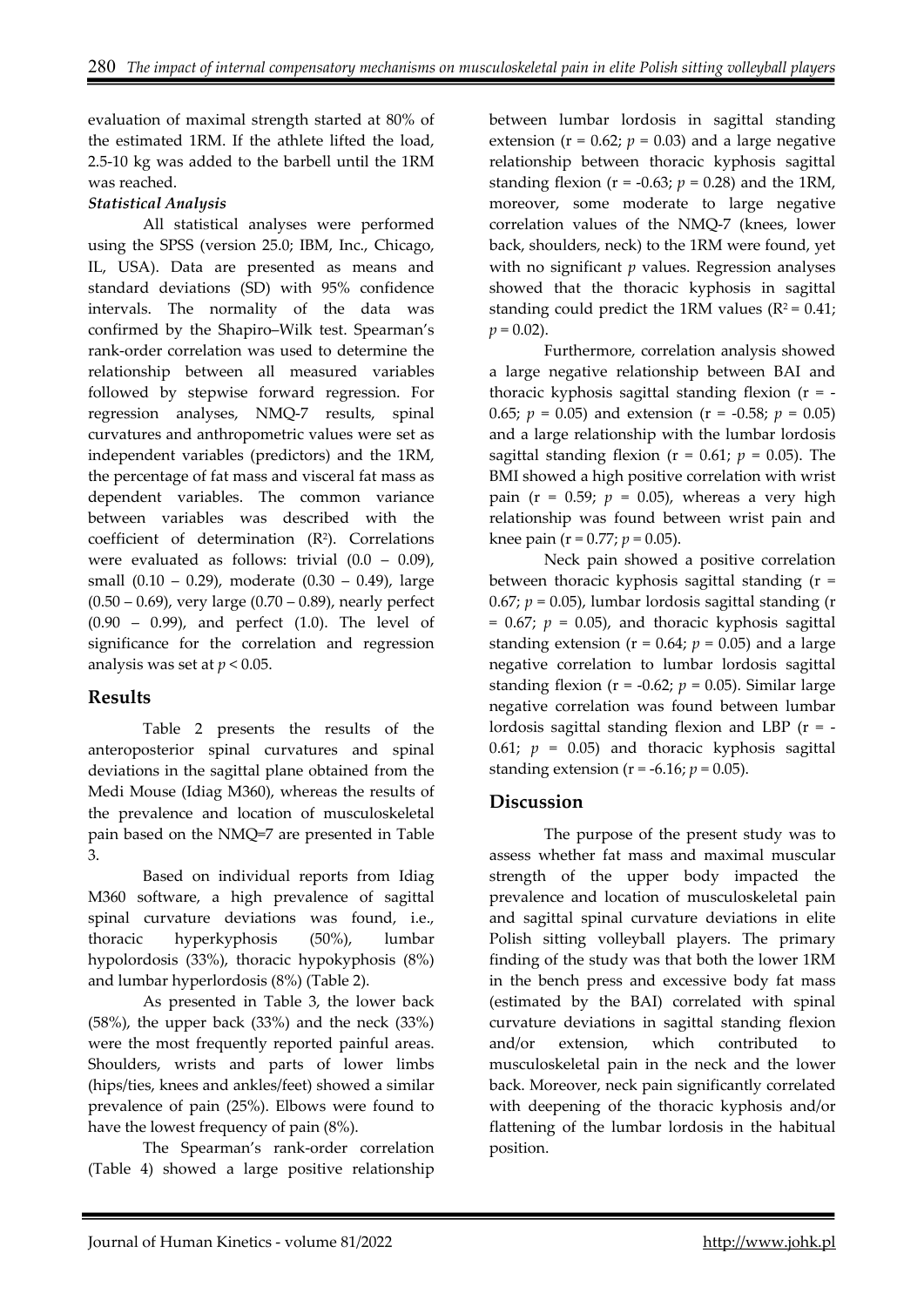These findings may be related to internal compensatory mechanisms which may have impacted the muscular imbalance and fat mass distribution. Moreover, the aforementioned factors may have contributed to deviations of the anteroposterior spinal curvatures were found in the majority of participants (especially thoracic hyperkyphosis and lumbar hypolordosis). The

results of our study correspond with the findings of Xia et al. (2021) who reported a relationship between upper and lower sagittal compensatory mechanisms, in which the head position relative to the spine was significantly correlated with spinal-pelvic variables and lower lumbar muscles.

|                                                             | Table 1          |
|-------------------------------------------------------------|------------------|
| Specific characteristics of the sitting volleyball players. |                  |
| Participant's characteristics (n = 12)                      | $Mean \pm SD$    |
| Age (years)                                                 | $35.4 \pm 6.9$   |
| Body Mass (kg)                                              | $84.2 \pm 14.4$  |
| Body Height* (m)                                            | $1.85 \pm 0.1$   |
| Hip Circumference (cm)                                      | $102.1 \pm 11.0$ |
| Waist Circumference (cm)                                    | 93.4±10.9        |
| BMI with lower limb deficiency $(n = 9)$                    | $23.9 \pm 5.3$   |
| $BMI(n = 12)$                                               | $27.0 \pm 7.7$   |
| Body fat $(\%)$                                             | $26.7+9.2$       |
| Visceral fat                                                | $12.3 + 5.4$     |
| $BAI^*(\%)$                                                 | $22.7 \pm 3.2$   |
| Bench Press 1RM (kg)                                        | 73.8±20.7        |
| Experience in sitting volleyball<br>training (years)        | $11.5 \pm 8.1$   |
| Experience in resistance training<br>(years)                | $15.7 \pm 7.1$   |
| Disability classification                                   | Percentage (%)   |
| Amputees in general                                         | 58%              |
| Amputees - A1                                               | 8%               |
| Amputees - A2                                               | 25%              |
| Amputees - A4                                               | 25%              |
| Les Autres in general                                       | 42%              |
| Les Autres - LA5                                            | 42%              |

*\*excluded bilateral amputation; A1-bilateral thigh amputation; A2-lateral thigh amputation; A4-lateral shank amputation; LA5-limited efficiency in one lower limb*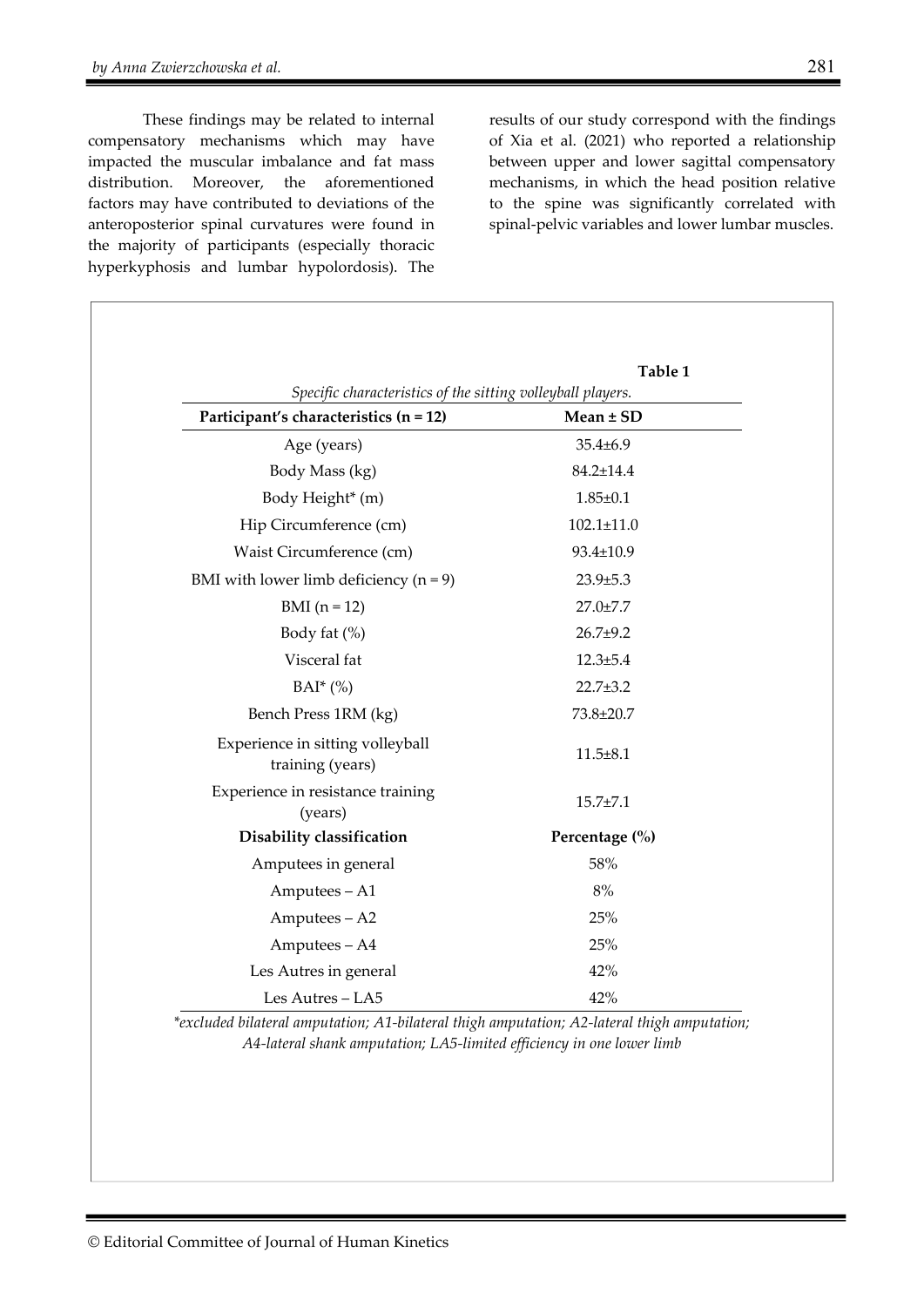*Means and standard deviations (SD) of thoracic kyphosis and lumbar lordosis angles, physiological values, values of spinal deviation and differences between current and physiological values of the* 

#### **Table 2**

*aforementioned curvatures in three positions in the sagittal plane.*  **Spinal curvatures measurements - sagittal plane Mean ± SD (°) Values of the spinal deviations – sagittal plane Percentage (%)** TK-sagittal standing PV of TK Difference between TK & PV 44.9±11.2;  $46.6 \pm 10.1;$ 1.7±1.9 Thoracic hyperkyphosis 50% TK-sagittal standing flexion PV of TK Difference between TK & PV 53.9±13.6; 59.3±15.3; 7.4±5.9 Thoracic hypokyphosis 8% TK-sagittal standing extension PV of TK Difference between TK & PV 35.0±8.4; 32.0±10.6; 3.9±3.7 Norm 42% LL-sagittal standing PV of LL Difference between LL & PV  $26.0 \pm 10.2;$ 27.9±10.8; 1.9±2.2 Lumbar hyperlordosis 8% LL -sagittal standing flexion PV of LL Difference between LL & PV 29.0±9.8; 23.3±9.2; 7.4±5.8 Lumbar hypolordosis 33% LL -sagittal standing extension PV of LL Difference between LL & PV 41.9±12.3; 38.9±10.2; 3.9±3.7 Norm 58%

*TK – thoracic kyphosis; PV – physiological values; LL – lumbar lordosis; SD – standard deviation* 

**Table 3**  *The prevalence (%) and locations of musculoskeletal pain based on NMQ = 7.* 

| <b>Body parts</b><br>$(NMO=7)$ | Percentage $(\% )$ |
|--------------------------------|--------------------|
| Neck                           | 33%                |
| Shoulders                      | 25%                |
| Upper back                     | 33%                |
| Elbows                         | 8%                 |
| Wrists                         | 25%                |
| Low back                       | 58%                |
| Hips/ties                      | 25%                |
| Knees*                         | 25%                |
| Ankles/feet*                   | 25%                |

*\*one participant did not answer because of bilateral amputation above the knees*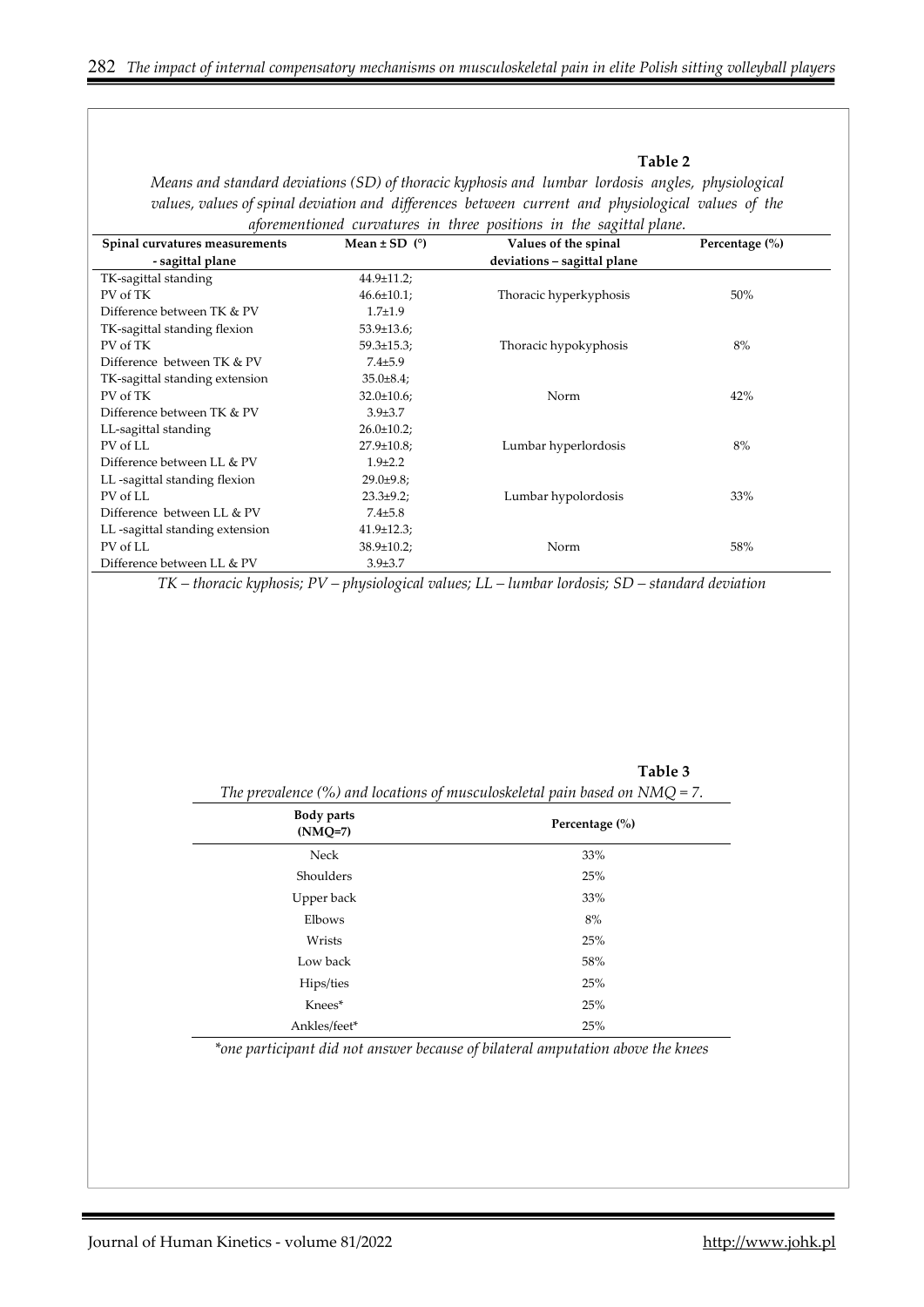|                                         |                          | Table 4<br>Spearman's rank order correlation between all measured data. |                           |                      |                          |                                 |                            |                                  |                                  |                                       |                                     |                          |                           |                                 |                      |                                  |                         |                                 |           |                                 |           |                          |          |                |
|-----------------------------------------|--------------------------|-------------------------------------------------------------------------|---------------------------|----------------------|--------------------------|---------------------------------|----------------------------|----------------------------------|----------------------------------|---------------------------------------|-------------------------------------|--------------------------|---------------------------|---------------------------------|----------------------|----------------------------------|-------------------------|---------------------------------|-----------|---------------------------------|-----------|--------------------------|----------|----------------|
|                                         | $\,1\,$                  | $\overline{2}$                                                          | $\ensuremath{\mathsf{3}}$ | $\overline{4}$       | $\overline{5}$           | $6\overline{6}$                 | $\overline{7}$             | $\overline{\mathbf{8}}$          | $\overline{9}$                   | 10                                    | 11                                  | 12                       | 13                        | 14                              | 15                   | 16                               | 17                      | $18\,$                          | 19        | $20\,$                          | $21\,$    | $22\,$                   | 23       | $\overline{2}$ |
| 1. Body                                 | $\overline{\phantom{a}}$ |                                                                         |                           |                      |                          |                                 |                            |                                  |                                  |                                       |                                     |                          |                           |                                 |                      |                                  |                         |                                 |           |                                 |           |                          |          | $\overline{4}$ |
| Mass (kg)<br>2. Body<br>Height*         | .526                     |                                                                         |                           |                      |                          |                                 |                            |                                  |                                  |                                       |                                     |                          |                           |                                 |                      |                                  |                         |                                 |           |                                 |           |                          |          |                |
| (cm)<br>3. Hip                          | .543                     | .337                                                                    |                           |                      |                          |                                 |                            |                                  |                                  |                                       |                                     |                          |                           |                                 |                      |                                  |                         |                                 |           |                                 |           |                          |          |                |
| Circumfere<br>nce (cm)<br>4. Waist      | $.77***$                 | $.62*$                                                                  | .499                      |                      |                          |                                 |                            |                                  |                                  |                                       |                                     |                          |                           |                                 |                      |                                  |                         |                                 |           |                                 |           |                          |          |                |
| Circumfere<br>$nce$ (cm)<br>5. Body fat | .739                     | .513                                                                    | .582                      | $.75***$             | ×,                       |                                 |                            |                                  |                                  |                                       |                                     |                          |                           |                                 |                      |                                  |                         |                                 |           |                                 |           |                          |          |                |
| (%)<br>6. Visceral                      | $\ast\ast$<br>.791       | $.6*$                                                                   | .559                      | .926                 | .823                     | í,                              |                            |                                  |                                  |                                       |                                     |                          |                           |                                 |                      |                                  |                         |                                 |           |                                 |           |                          |          |                |
| fat<br>7. BAI (%)                       | $800$<br>.426            | $\sim$                                                                  | .211                      | $\mathbf{w}$<br>.116 | $*$<br>.105              | .09                             | ×,                         |                                  |                                  |                                       |                                     |                          |                           |                                 |                      |                                  |                         |                                 |           |                                 |           |                          |          |                |
|                                         |                          | .282                                                                    |                           |                      |                          | 5                               |                            |                                  |                                  |                                       |                                     |                          |                           |                                 |                      |                                  |                         |                                 |           |                                 |           |                          |          |                |
| 8. Bench<br>Press 1RM<br>(kg)           | 0.93                     | $\overline{\phantom{a}}$<br>.278                                        | .041                      | ×,<br>.149           | .545                     | ٠<br>.37<br>$\overline{7}$      | .339                       |                                  |                                  |                                       |                                     |                          |                           |                                 |                      |                                  |                         |                                 |           |                                 |           |                          |          |                |
| 9. BMI with<br>limb                     | .113                     | .223                                                                    | .572                      | .3                   | .373                     | .37<br>$\,4$                    | .032                       | $\overline{\phantom{a}}$<br>.126 |                                  |                                       |                                     |                          |                           |                                 |                      |                                  |                         |                                 |           |                                 |           |                          |          |                |
| amputation<br><b>10. Neck</b>           | .205                     | .721                                                                    | $\overline{\phantom{a}}$  | .308                 | .256                     | .35                             | $-.41$                     |                                  |                                  |                                       |                                     |                          |                           |                                 |                      |                                  |                         |                                 |           |                                 |           |                          |          |                |
|                                         |                          | $\pm\pm$                                                                | .128                      |                      |                          | 9                               |                            | .394                             | $.10\,$<br>3                     |                                       |                                     |                          |                           |                                 |                      |                                  |                         |                                 |           |                                 |           |                          |          |                |
| 11.<br>Shoulders                        | .363                     | .504                                                                    | $.28\,$                   | .307                 | .474                     | .30<br>$\,7$                    | .084                       | .400                             | .25<br>$_{\rm 3}$                | .408                                  |                                     |                          |                           |                                 |                      |                                  |                         |                                 |           |                                 |           |                          |          |                |
| 12. Elbows                              | .394                     | ÷<br>$.088\,$                                                           | .307                      | $.481\,$             | $.48\,$                  | $.48\,$<br>$\,1$                | .306                       | ä,<br>.269                       | .30<br>$\bf8$                    | ä,<br>.213                            | .52<br>$\overline{2}$               | ×,                       |                           |                                 |                      |                                  |                         |                                 |           |                                 |           |                          |          |                |
| 13. Wrists                              | $\sim$<br>.028           | .028                                                                    | .252                      | .419                 | .139                     | $.44\,$<br>$\,7$                | .251                       | ä,<br>.114                       | .59<br>$\boldsymbol{\mathrm{s}}$ | .000                                  | .11<br>$\mathbf{1}$                 | .52<br>$\overline{2}$    | ÷,                        |                                 |                      |                                  |                         |                                 |           |                                 |           |                          |          |                |
| 14. Upper<br>Back                       | .18                      | .129                                                                    | ÷<br>.257                 | .333                 | ×,<br>.051               | .15<br>$\overline{4}$           | ä,<br>.077                 | .184                             | ä,<br>.05<br>$\overline{2}$      | .25                                   | .40<br>$\bf8$                       | .42<br>6                 | .40<br>8                  |                                 |                      |                                  |                         |                                 |           |                                 |           |                          |          |                |
| 15. Low                                 | .196                     | $\sim$                                                                  | 0.74                      | .172                 | $.318\,$                 | .39                             | J.                         | J.                               | 22                               | .239                                  | .09                                 | 25                       | .48                       | .23                             | ÷,                   |                                  |                         |                                 |           |                                 |           |                          |          |                |
| Back<br>16.                             | .112                     | .049<br>.196                                                            | $-.28$                    | $\sim$               | $\overline{\phantom{a}}$ | $\overline{2}$<br>.02           | .221<br>÷                  | .402<br>$\overline{\phantom{a}}$ | $\overline{2}$<br>$\sim$         | $\!408$                               | $\bf8$<br>.11                       | $\overline{5}$<br>$\sim$ | $\bf8$<br>.48             | $\mathbf{Q}$<br>$.40\,$         | $.488\,$             | ×,                               |                         |                                 |           |                                 |           |                          |          |                |
| Hips/Tights                             |                          |                                                                         |                           | .112                 | .251                     | 8                               | .168                       | .029                             | $.02\,$<br>8                     |                                       | $\mathbf{1}$                        | .17<br>$\overline{4}$    | 8                         | 8                               |                      |                                  |                         |                                 |           |                                 |           |                          |          |                |
| 17. Knees <sup>s</sup>                  | .259                     | .357                                                                    | .195                      | .388                 | .323                     | .51<br>6                        | ä,<br>.129                 | ä,<br>.497                       | $.58\,$<br>6                     | .386                                  | $.54\,$<br>$\overline{2}$           | .51<br>$\sqrt{6}$        | .77<br>×                  | .38<br>$\,6\,$                  | .559                 | .54<br>$\overline{2}$            | J.                      |                                 |           |                                 |           |                          |          |                |
| 18.<br>Ankles/Feet                      | .032                     | .421                                                                    | .065                      | .065                 | ×<br>.065                | .19<br>$\overline{4}$           | ×.<br>.194                 | $\sim$<br>.232                   | .06<br>$\overline{5}$            | .386                                  | $.08\,$<br>$_{\rm 3}$               | $\sim$<br>.19            | .24<br>$\mathbf{1}$       | $\sim$<br>.03                   | .149                 | .54<br>$\overline{2}$            | .54<br>$\overline{2}$   |                                 |           |                                 |           |                          |          |                |
| 19. TK -                                | .253                     | $.69*$                                                                  | $\sim$                    | .472                 | .427                     | .54                             |                            | $\overline{\phantom{a}}$         | .20                              | .667<br>$\mathbf{x}_\mathrm{P}$       | .02                                 | $\,4$                    | .11                       | $\overline{9}$                  | .172                 | .19                              | .32                     | .25                             |           |                                 |           |                          |          |                |
| sagittal<br>standing                    |                          |                                                                         | .047                      |                      |                          | $\overline{2}$                  | .423                       | .483                             | 8                                |                                       | $\bf8$                              | .21<br>$\,9$             | $\overline{2}$            | .05<br>$\mathbf{1}$             |                      | 5                                | 3                       | 8                               |           |                                 |           |                          |          |                |
| $20.$ TK -<br>sagittal<br>standing      | .025                     | .426                                                                    | .269                      | .096                 | .102                     | .17                             | i.<br>.654<br>$\mathbf{w}$ | ÷,<br>.208                       | .33<br>$\,2$                     | .359                                  | .19<br>$\,$ 5 $\,$                  | l,<br>.30<br>6           | $.08\,$<br>$\bf{4}$       | ×,<br>.18                       | .084                 | .22<br>$\ensuremath{\mathsf{3}}$ | .19<br>$\bf{4}$         | .29<br>$\,1\,$                  | .558      |                                 |           |                          |          |                |
| flexion                                 |                          |                                                                         |                           |                      |                          |                                 |                            |                                  |                                  |                                       |                                     |                          |                           |                                 |                      |                                  |                         |                                 |           |                                 |           |                          |          |                |
| 21. TK -<br>sagittal<br>standing        | .007                     | .426                                                                    | ł,<br>.209                | .03                  | .368                     | .14<br>$\,4$                    | .581<br>×                  | $.63*$                           | i,<br>$.10\,$<br>6               | .641<br>$\mathbf{s}_\mathrm{P}$       | .11<br>$\overline{\mathbf{c}}$      | .39<br>$\overline{4}$    | .25<br>$\mathbf{1}$       | ÷,<br>.20<br>5                  | .319                 | .11<br>$\,2$                     | .03<br>$\overline{2}$   | .03<br>$\sqrt{2}$               | .682<br>× | .37<br>$\overline{2}$           |           |                          |          |                |
| extension<br>22. LL -                   | .261                     | .411                                                                    | ÷.<br>.021                | .434                 | .275                     | .35<br>$\epsilon$               | .116                       | J.                               | .13<br>$\,$ 5 $\,$               | $.67*$                                | $.47\,$<br>$\overline{\phantom{a}}$ | 22                       | .19<br>$\,7$              | .51                             | .123                 | .14                              | .39                     | $.0\,$                          | .296      | ÷.                              | .12       |                          |          |                |
| sagittal<br>standing                    |                          |                                                                         |                           |                      |                          |                                 |                            | .051                             |                                  |                                       |                                     |                          |                           | 6                               |                      |                                  | $\mathbf{1}$            |                                 |           | .15<br>5                        |           |                          |          |                |
| 23. LL -<br>sagittal<br>standing        | .218                     | $\sim$<br>.299                                                          | $.086$                    | .016                 | .196                     | $\overline{\phantom{a}}$<br>.16 | .609<br>×                  | .623<br>×                        | ÷.<br>.34<br>$\overline{2}$      | ä,<br>.616<br>$\mathbf{s}_\mathrm{P}$ | ä,<br>.36<br>$\mathbf{3}$           | .04<br>$\,4$             | ä,<br>.39<br>$\mathbf{1}$ | ÷.<br>.10<br>3                  | .613<br>$\mathbf{s}$ | .36<br>$\ensuremath{\mathsf{3}}$ | $.58\,$<br>$\mathbf{1}$ | ä,<br>.32<br>$\mathfrak z$      | .425      | ×.<br>.29<br>$\mathbf{1}$       | .616<br>× | ÷<br>.35<br>$\mathbf{3}$ |          |                |
| flexion<br>$24. LL -$<br>sagittal       | .176                     | .201                                                                    | .132                      | .091                 | .319                     | .09<br>$\,1$                    | .351                       | .002                             | .42<br>$\overline{4}$            | .206                                  | .14<br>$\bf 0$                      | ٠<br>.13                 | ٠<br>.22                  | $\overline{\phantom{a}}$<br>.15 | .049                 | ٠<br>.08                         | ٠<br>.06                | $\overline{\phantom{a}}$<br>.25 | .253      | $\overline{\phantom{a}}$<br>.11 | .23       | .52<br>$\overline{7}$    | ×<br>.17 |                |
| standing<br>extension                   |                          |                                                                         |                           |                      |                          |                                 |                            |                                  |                                  |                                       |                                     | $\mathbf{1}$             | $\overline{4}$            | $\overline{4}$                  |                      | $\overline{4}$                   | 5                       | $\boldsymbol{9}$                |           | 6                               |           |                          | 9        |                |

*\*Correlation is significant at the 0.05 level (2-tailed); \*\*. Correlation is significant at the 0.01 level (2-tailed); BAI body adiposity index; 1RM - one repetition maximum; BMI - body mass index; TK - thoracic kyphosis; LL - lumbar lordosis*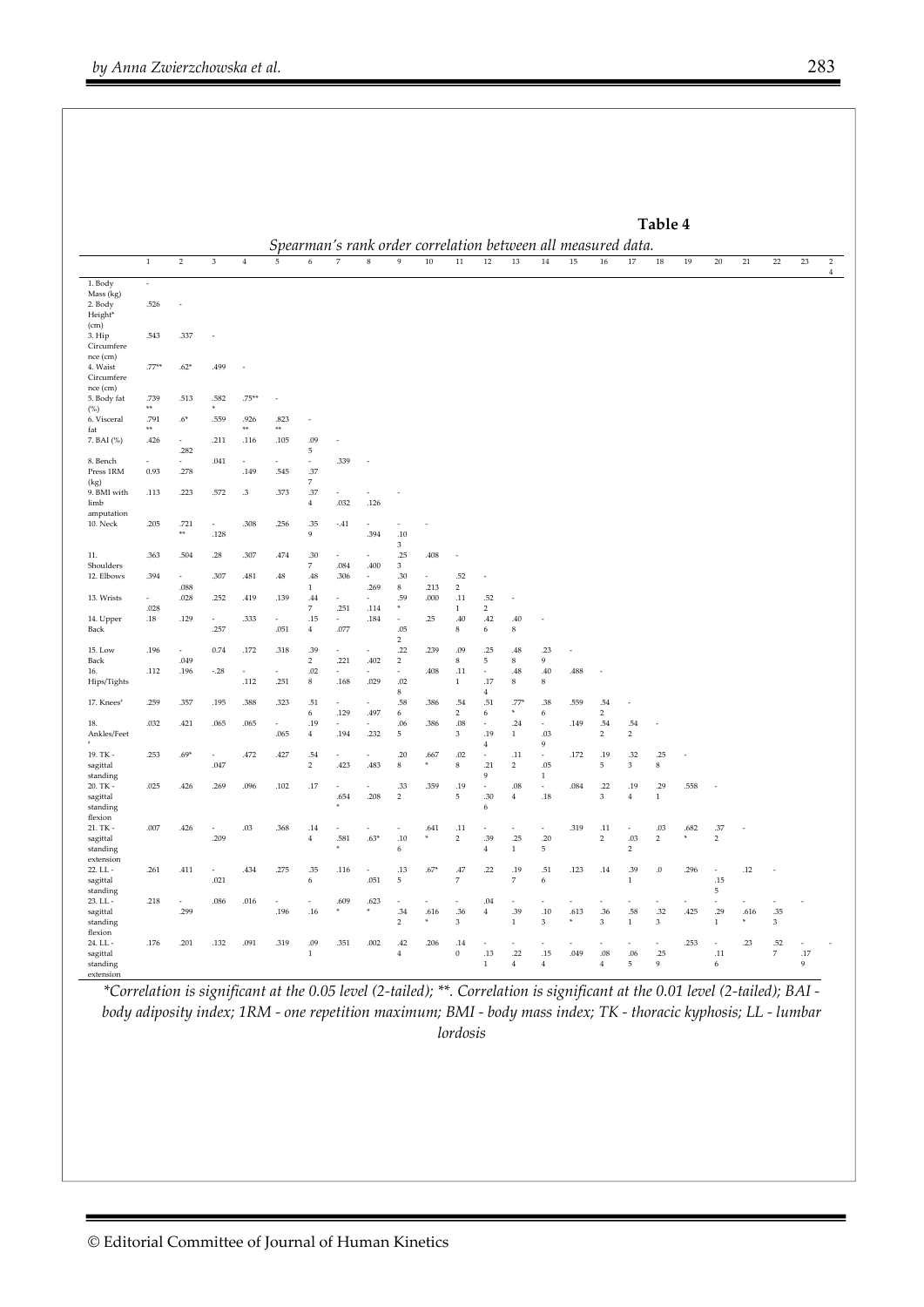

```
Figure 1
```
*Example of anthropometric measurements – chair weight* 



*Fat mass assessment with a Tanita Viscan AB-140 Abdominal Fat analyzer.*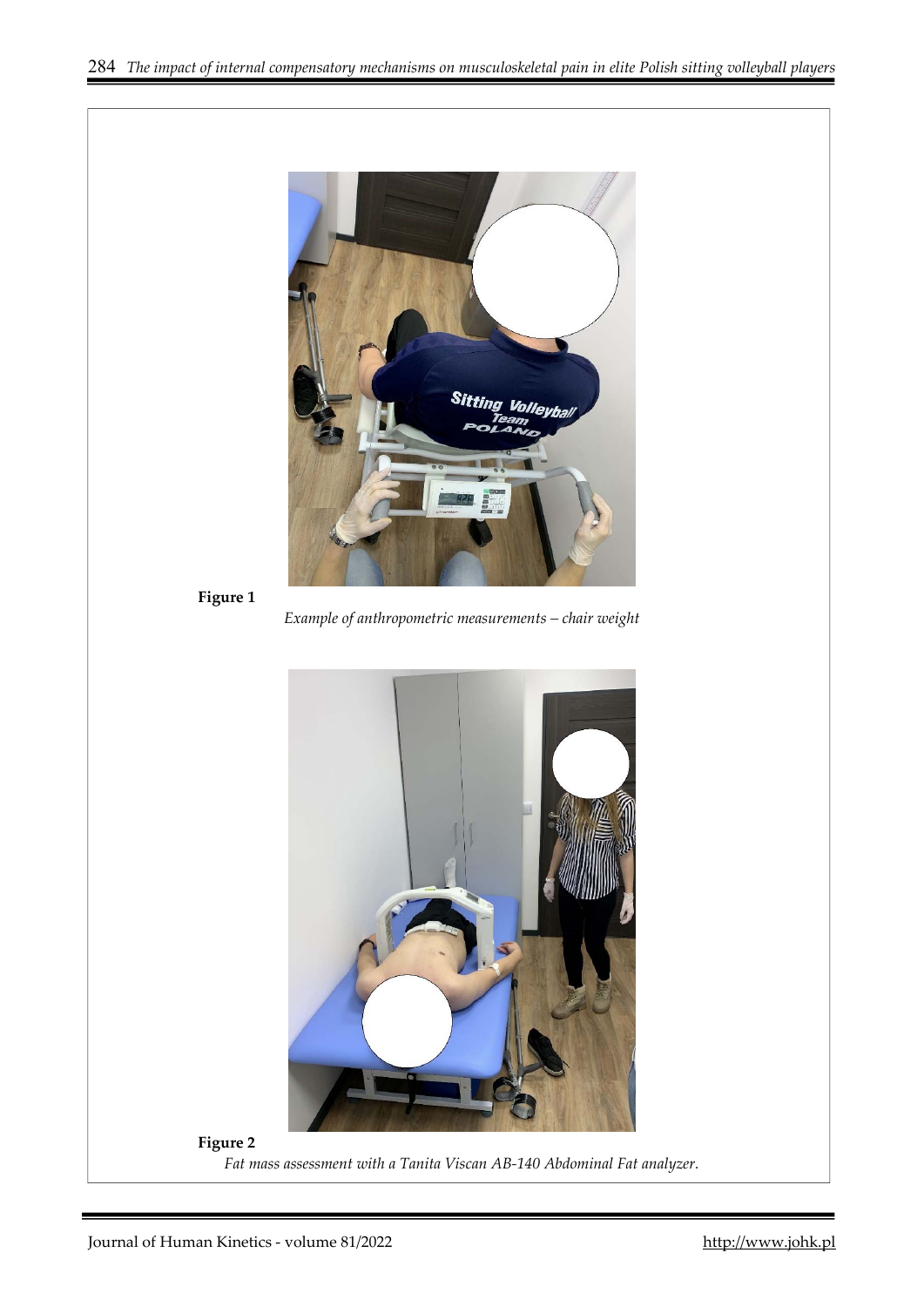

Considering the factors related to the prevalence and location of musculoskeletal pain in sitting volleyball players, our results indicate that excessive fat mass (assessed by the corrected BMI, i.e., Brown-Fisher rate) impacted wrist pain in athletes with lower limb deficiency. Furthermore, pain in the wrists correlated with pain in the knee joints. Similar relationships were shown in the systematic review and meta-analysis conducted by Walsh et al. (2018) who identified positive associations between increased body fat mass and single-site joint pain in the lower back, the knee and the foot and suggested that elevated body fat mass may result in increasing joint pain. This issue was also studied by Jankowicz-Szymanska et al. (2019) who demonstrated that excessive body mass (assessed by the BMI) increased the risk of lumbar hypolordosis, whereas Mirbagheri et al. (2015) and Zwierzchowska et al. (2018) found that a greater angle of lumbar lordosis contributed to LBP.

 However, it needs to be mentioned that an alternative method to assess body fat mass exists. According to the studies by Zwierzchowska et al. (2013, 2014, 2020b, 2021) the BAI, in contrary to the BMI, seems to be a more reliable marker, especially for people with disabilities. Furthermore, Zwierzchowska et al. (2020b) noticed that a higher BAI contributed to the deepening of the lumbar lordosis and LBP, what is consistent with the findings of Mirbagheri et al. (2015). Our study showed a very large correlation between the depth of anteroposterior spinal curvatures and the BAI. Nevertheless, a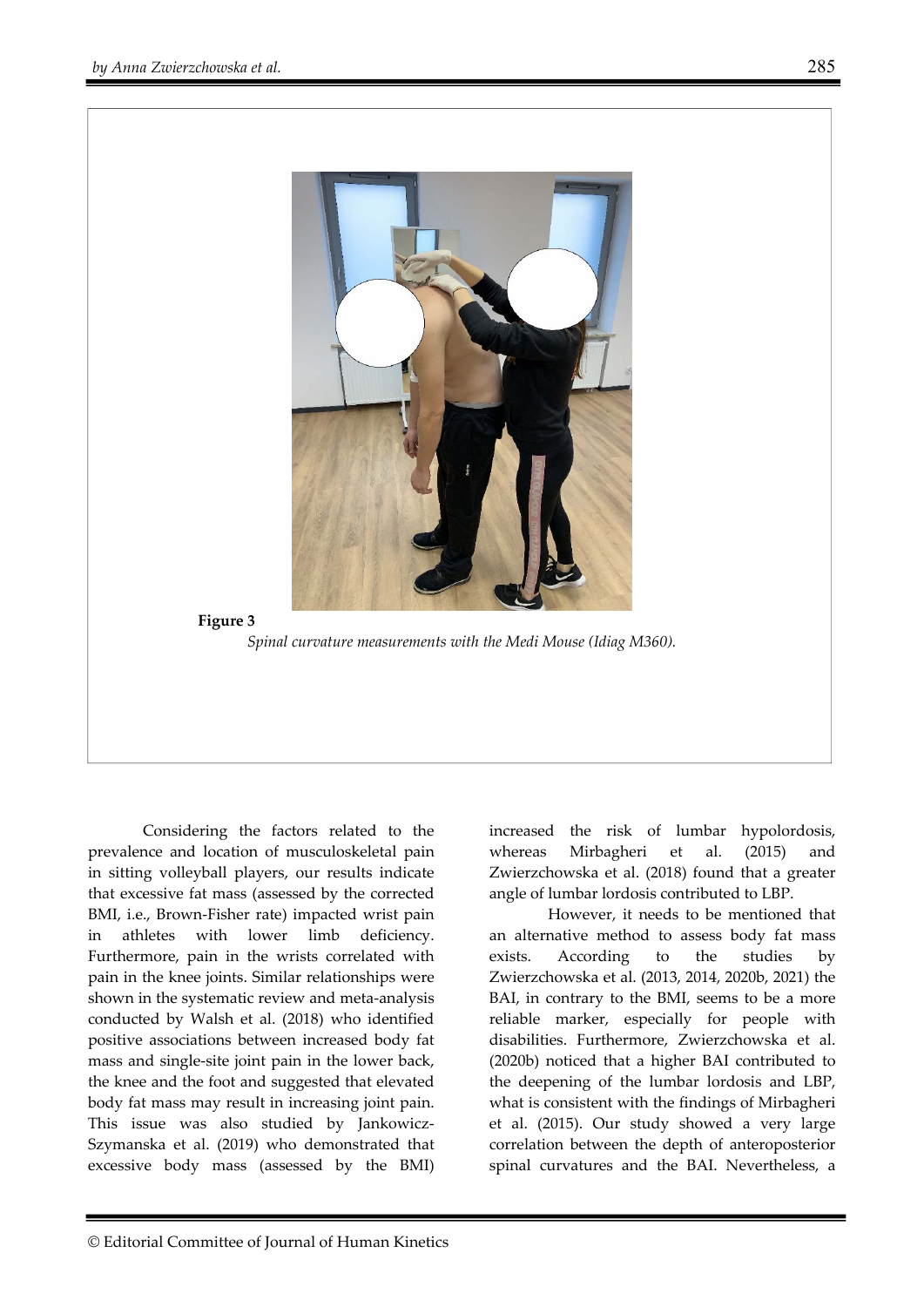higher BAI correlated only with the deepening of the lumbar lordosis in sagittal standing flexion, whereas no connection was found in the habitual position in which participants had mostly normal (58%) or flattened (33%) lordosis. The incompatible results of the presented reports can be explained mainly by differences in characteristics of participants including participants' age and musculoskeletal impairment. Zwierzchowska et al. (2020b) examined a young (20-22 years old), able-bodied population, whereas our study explored older participants (mean age of 35 years) with musculoskeletal system impairment (lower limb amputation/deficiency).

Furthermore, the majority of sitting volleyball players reported LBP and neck pain that were also indicated as the most common problems in elite able-bodied volleyball players by several authors (Fett et al., 2019; Movahed et al., 2019; Reeser et al., 2015). Therefore, it seems that upper and lower internal compensatory mechanisms (fat mass distribution, muscular imbalance) activated by disturbed body biomechanics may be related to LBP and neck pain.

Several studies have been carried out to assess musculoskeletal pain in able-bodied and disabled athletes (Farahbakhsh et al., 2018; Fett et al., 2019), however, according to the authors' knowledge, this is the first study to assess fat mass and maximal muscular strength of the upper body as internal compensation for musculoskeletal pain in disabled athletes. Therefore, the results of the present study are of importance for sitting volleyball players and coaches, to minimize the negative effects of internal compensatory mechanisms and enhance athletic performance. Nevertheless, it seems justified to recommend both adapted strength and proprioceptive training to decrease muscular imbalance, postural disturbances and improve neuromuscular control.

#### **Limitations**

The present study has several limitations which need to be acknowledged. First of all, even though we explored the entire male Polish sitting volleyball national team, study participants consisted of 12 athletes only, from two disability groups (amputees, Les Autres) what makes any generalizations impossible. Moreover, the results may not transfer to female athletes and athletes with different types of impairment, e.g., spinal cord injuries. Nevertheless, this was a preliminary study which found an interesting relationship between the 1RM and its impact on the thoracic kyphosis and musculoskeletal pain. Thus, further studies are needed to assess this phenomenon. Future research should include more participants from both genders, different types of impairment and sports. These kinds of studies could provide important data to improve athletic performance through the proper prevention of musculoskeletal pain and minimizing the disadvantageous effects of internal compensatory mechanisms.

#### **Conclusions**

- 1. Despite the marker used to assess the level of body fat mass (BMI/BAI), it was confirmed that body fat mass may impact the depth of anteroposterior spinal curvatures, what may cause LBP and neck pain. Moreover, fat mass (BMI) could result in wrist pain.
- 2. The 1RM in the bench press results may impact the prevalence and location of musculoskeletal pain, whereas its values can be predicted by the depth of thoracic kyphosis. Furthermore, a lower 1RM in the bench press results impact spinal curvature deviations in the sagittal plane, whereas deepen thoracic kyphosis and lumbar lordosis significantly contribute to the prevalence of neck pain.

## **Acknowledgements**

The authors would like to give acknowledgments to the Sitting Volleyball Polish National Team coaches Bożydar Abadżijew and Adam Malik, the athletes and Student Research Group of Adapted Physical Activity – The Jerzy Kukuczka Academy of Physical Education in Katowice for support in doing this research.

This study was funded by The Jerzy Kukuczka Academy of Physical Education in Katowice, grant number AWF/INS/ZB2/2021. The authors have no conflicts of interest.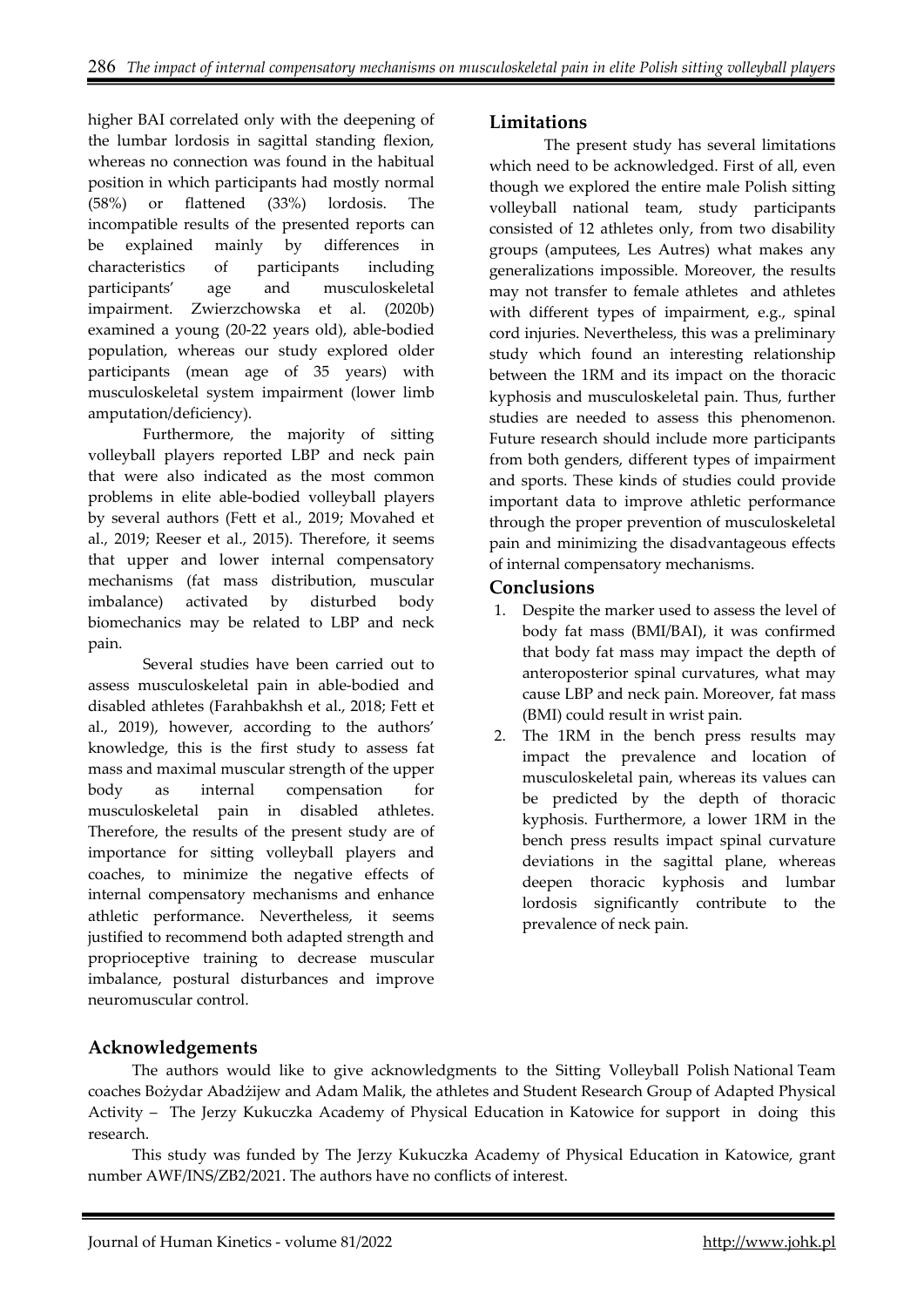#### **References**

- Ahmadi, S., Gutierrez, G. L., & Uchida, M. C. (2020). Asymmetry in glenohumeral muscle strength of sitting volleyball players: an isokinetic profile of shoulder rotations strength. *The Journal of Sports Medicine and Physical Fitness*, *60*(3), 395–401. https://doi.org/10.23736/S0022-4707.19.10144-2
- Bober, T., Zawadzki, J. (2003). The biomechanics of human musculoskeletal system. 2nd ed. Wroclaw: University School of Physical Education in Wroclaw. https://www.scribd.com/doc/58027940/Biomechanika-uk%C5%82adu-ruchu-cz%C5%82owieka-T-Bober-J-Zawadzki
- Brandt, A., & Huang, H. H. (2019). Effects of extended stance time on a powered knee prosthesis and gait symmetry on the lateral control of balance during walking in individuals with unilateral amputation. *Journal of Neuroengineering and Rehabilitation*, *16*(1), 151. https://doi.org/10.1186/s12984- 019-0625-6
- Durkin, J. L., & Dowling, J. J. (2003). Analysis of body segment parameter differences between four human populations and the estimation errors of four popular mathematical models. *Journal of Biomechanical Engineering*, *125*(4), 515–522. https://doi.org/10.1115/1.1590359
- Elsayed, W., Farrag, A., Muaidi, Q., & Almulhim, N. (2018). Relationship between sagittal spinal curves geometry and isokinetic trunk muscle strength in adults. *European Spine Journal : official publication of the European Spine Society, the European Spinal Deformity Society, and the European Section of the Cervical Spine Research Society*, *27*(8), 2014–2022. https://doi.org/10.1007/s00586-017-5454-3
- Farahbakhsh, F., Akbari-Fakhrabadi, M., Shariat, A., Cleland, J. A., Farahbakhsh, F., Seif-Barghi, T., Mansournia, M. A., Rostami, M., & Kordi, R. (2018). Neck pain and low back pain in relation to functional disability in different sport activities. *Journal of Exercise Rehabilitation*, *14*(3), 509–515. https://doi.org/10.12965/jer.1836220.110
- Fett, D., Trompeter, K., & Platen, P. (2019). Prevalence of back pain in a group of elite athletes exposed to repetitive overhead activity. *PloS one*, *14*(1), e0210429. https://doi.org/10.1371/journal.pone.0210429
- Fuchs, X., Flor, H., & Bekrater-Bodmann, R. (2018). Psychological Factors Associated with hantom Limb Pain: A Review of Recent Findings. *Pain Research & Management*, *2018*, 5080123. https://doi.org/10.1155/2018/5080123
- Gaweł, E., & Zwierzchowska, A. (2021). Effect of Compensatory Mechanisms on Postural Disturbances and Musculoskeletal Pain in Elite Sitting Volleyball Players: Preparation of a Compensatory Intervention. *International Journal of Environmental Research and Public Health*, *18*(19), 10105. https://doi.org/10.3390/ijerph181910105
- Grabara M. (2014). Anteroposterior curvatures of the spine in adolescent athletes. *Journal of Back and Musculoskeletal Rehabilitation*, *27*(4), 513–519. https://doi.org/10.3233/BMR- 140475
- Grabara M. (2015). Comparison of posture among adolescent male volleyball players and nonathletes. *Biology of Sport*, *32*(1), 79–85. https://doi.org/10.5604/20831862.1127286
- Hendershot, B. D., & Nussbaum, M. A. (2013). Persons with lower-limb amputation have impaired trunk postural control while maintaining seated balance. *Gait & Posture*, *38*(3), 438–442. https://doi.org/10.1016/j.gaitpost.2013.01.008
- Jankowicz-Szymańska, A., Bibro, M., Wodka, K., & Smola, E. (2019). Does Excessive Body Weight Change the Shape of the Spine in Children?. *Childhood Obesity (Print)*, *15*(5), 346–352. https://doi.org/10.1089/chi.2018.0361
- Kuorinka, I., Jonsson, B., Kilbom, A., Vinterberg, H., Biering-Sørensen, F., Andersson, G., Jørgensen, K. (1987). Standardised Nordic questionnaires for the analysis of musculoskeletal symptoms. *Applied Ergonomics*, *18*(3), 233–237. https://doi.org/10.1016/0003-6870(87)90010-x
- Mirbagheri, S. S., Rahmani-Rasa, A., Farmani, F., Amini, P., & Nikoo, M. R. (2015). valuating Kyphosis and Lordosis in Students by Using a Flexible Ruler and Their Relationship with Severity and Frequency of Thoracic and Lumbar Pain. *Asian Spine Journal*, *9*(3), 416–422. https://doi.org/10.4184/asj.2015.9.3.416
- Movahed, M., Salavati, M., Sheikhhoseini, R., Arab, A. M., & O'Sullivan, K. (2019). Single leg landing kinematics in volleyball athletes: A comparison between athletes with and without active extension low back pain. *Journal of Bodywork and Movement Therapies*, *23*(4), 924–929. https://doi.org/10.1016/j.jbmt.2019.01.012

Reeser, J. C., Gregory, A., Berg, R. L., & Comstock, R. D. (2015). A Comparison of Women's Collegiate and